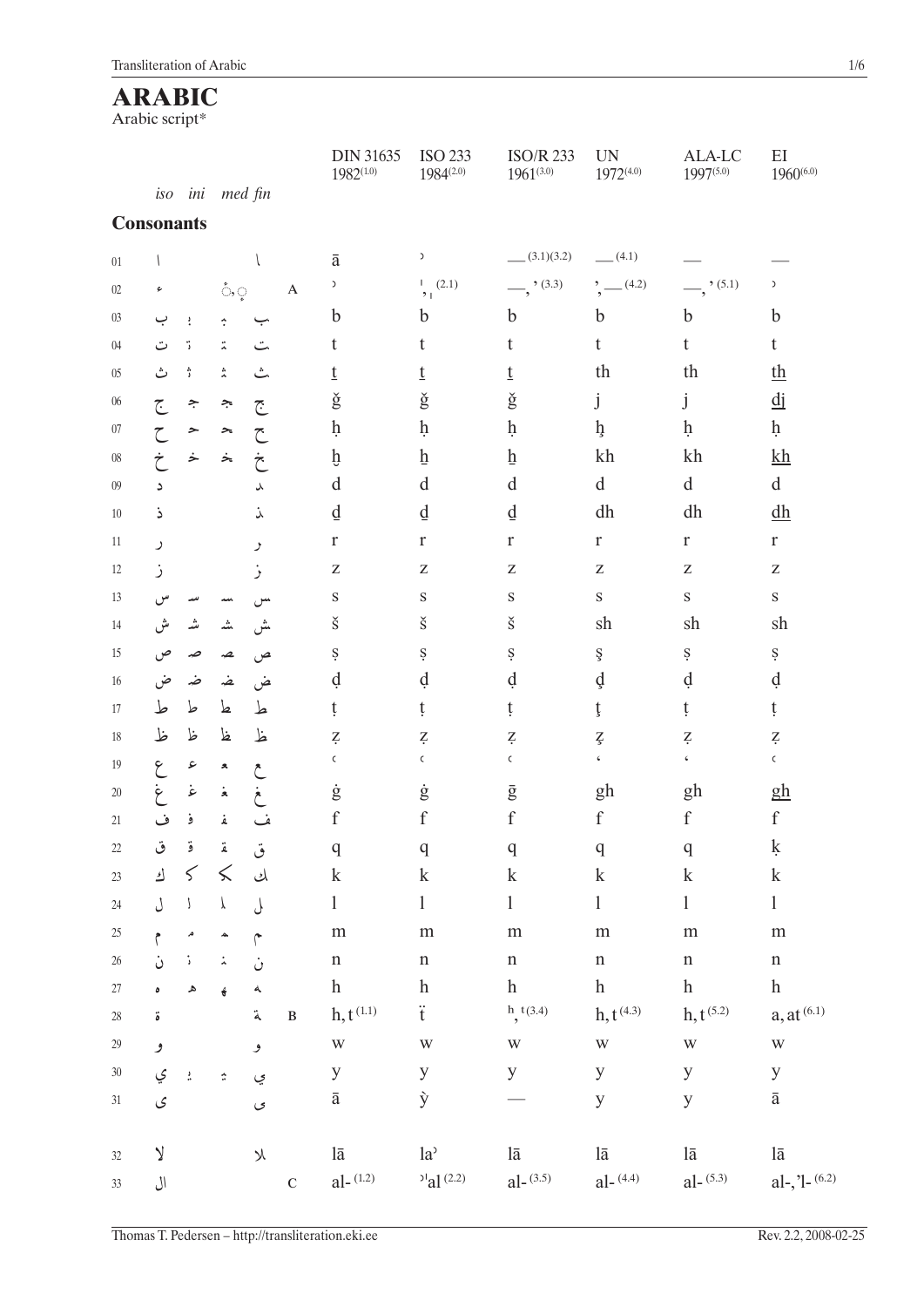|        |                                           |              |                              |                          |              | <b>DIN 31635</b><br>$1982^{(1.0)}$ | <b>ISO 233</b><br>$1984^{(2.0)}$       | <b>ISO/R 233</b><br>$1961^{(3.0)}$                                                                                                                                                                                                                                                                                                                                                                                             | <b>UN</b><br>$1972^{(4.0)}$ | ALA-LC<br>1997(5.0)         | EI<br>$1960^{(6.0)}$            |
|--------|-------------------------------------------|--------------|------------------------------|--------------------------|--------------|------------------------------------|----------------------------------------|--------------------------------------------------------------------------------------------------------------------------------------------------------------------------------------------------------------------------------------------------------------------------------------------------------------------------------------------------------------------------------------------------------------------------------|-----------------------------|-----------------------------|---------------------------------|
|        | iso                                       |              | ini med fin                  |                          |              |                                    |                                        |                                                                                                                                                                                                                                                                                                                                                                                                                                |                             |                             |                                 |
|        | <b>Vowels and diphthongs</b>              |              |                              |                          |              |                                    |                                        |                                                                                                                                                                                                                                                                                                                                                                                                                                |                             |                             |                                 |
| 34     | $\tilde{\mathcal{N}}$                     |              |                              | Ĩ                        | $\mathbf{D}$ | $\overline{a}$                     | $\hat{a}$                              | $\bar{a},\bar{a}^{\,(3.6)}$                                                                                                                                                                                                                                                                                                                                                                                                    | $\bar{\mathrm{a}}$          | $\bar{a}, \bar{a}^{(5.4)}$  | $\bar{\text{a}}$                |
| $35\,$ | $\acute{\circ}$                           |              |                              |                          |              | $\rm{a}$                           | $\rm{a}$                               | $\rm{a}$                                                                                                                                                                                                                                                                                                                                                                                                                       | $\rm{a}$                    | $\rm{a}$                    | $\rm{a}$                        |
| 36     | $\stackrel{\rightarrow}{\circ}$           |              |                              |                          |              | $\mathbf u$                        | $\mathbf u$                            | $\mathbf u$                                                                                                                                                                                                                                                                                                                                                                                                                    | $\mathbf u$                 | $\mathbf u$                 | $\ensuremath{\mathbf u}$        |
| 37     | 9                                         |              |                              |                          |              | $\rm i$                            | $\rm i$                                | $\rm i$                                                                                                                                                                                                                                                                                                                                                                                                                        | $\mathbf{i}$                | $\mathbf{i}$                | $\mathbf{i}$                    |
| 38     | $\sqrt{2}$                                |              | $\sqrt{2}$                   |                          |              | $\bar{\text{a}}$                   | $a^{\prime}$                           | $\bar{\text{a}}$                                                                                                                                                                                                                                                                                                                                                                                                               | $\bar{\text{a}}$            | $\bar{\text{a}}$            | $\bar{\text{a}}$                |
| 39     | $\frac{1}{\mathcal{O}}$                   |              |                              |                          |              | $\bar{\text{a}}$                   | $\bar{\text{a}}$                       |                                                                                                                                                                                                                                                                                                                                                                                                                                | $\bar{\text{a}}$            | $\bar{\text{a}}$            | $\bar{\text{a}}$                |
| $40\,$ | َى                                        |              |                              |                          |              | $\bar{\text{a}}$                   | aỳ                                     | $\grave{\mathrm{a}}$                                                                                                                                                                                                                                                                                                                                                                                                           | $\acute{\text{a}}$          | $\acute{\text{a}}$          | $\bar{\text{a}}$                |
| 41     | ۞                                         |              |                              |                          |              | $\bar{\text{a}}$                   | āỳ                                     | $\grave{\mathrm{a}}$                                                                                                                                                                                                                                                                                                                                                                                                           |                             |                             |                                 |
| 42     | ءِ<br>تو                                  |              | ءِ<br>نو                     |                          |              | $\bar{\text{u}}$                   | UW                                     | $\bar{\text{u}}$                                                                                                                                                                                                                                                                                                                                                                                                               | $\bar{\mathrm{u}}$          | $\bar{\mathrm{u}}$          | $\bar{\mathrm{u}}$              |
| 43     | ؚ۞                                        |              | ₹9                           |                          |              | $\overline{1}$                     | iy                                     | $\overline{1}$                                                                                                                                                                                                                                                                                                                                                                                                                 | $\overline{1}$              | $\overline{1}$              | $\overline{1}$                  |
| 44     | $\uparrow$ , $\uparrow$                   |              |                              |                          | ${\bf E}$    | ${\rm an}$                         | $\acute{\rm a}^{\flat}, \acute{\rm a}$ | $_{\rm an}$                                                                                                                                                                                                                                                                                                                                                                                                                    | $\mathbf{a}^\mathrm{n}$     | $\rm{an}^{(5.5)}$           |                                 |
| 45     | ۡی                                        |              |                              |                          | ${\bf E}$    | an                                 | áỳ                                     |                                                                                                                                                                                                                                                                                                                                                                                                                                |                             |                             |                                 |
| 46     | $\stackrel{\circ}{\circ}$                 |              |                              |                          | ${\bf E}$    | un                                 | ú                                      | $_{\rm un}$                                                                                                                                                                                                                                                                                                                                                                                                                    | $\mathbf{u}^\mathrm{n}$     | $un^{(5.5)}$                |                                 |
| 47     | Q                                         |              |                              |                          | ${\bf E}$    | in                                 | $\mathbf{i}$                           | in                                                                                                                                                                                                                                                                                                                                                                                                                             | $\mathrm{i}^{\mathrm{n}}$   | $in^{(5.5)}$                |                                 |
| 48     | ەۋ                                        |              | ەق                           |                          |              | aw                                 | $aw^{\circ}$                           | aw                                                                                                                                                                                                                                                                                                                                                                                                                             | aw                          | aw                          | $\rm aw$                        |
| 49     | َږ                                        |              | $\frac{2}{\sqrt{2}}$         |                          |              | ay                                 | ay°                                    | ay                                                                                                                                                                                                                                                                                                                                                                                                                             | ay                          | ay                          | ay                              |
| 50     | ر<br>90                                   |              |                              |                          |              | <b>uww</b>                         | $u\bar w$                              | $uvw, \bar{u}^{(3.7)}$                                                                                                                                                                                                                                                                                                                                                                                                         | <b>uww</b>                  | ${\rm\bar{u}w^{(5.6)}}$     | uww, $\bar{\mathbf{u}}^{(6.3)}$ |
| 51     | ؚ۞ِّ                                      |              |                              |                          |              | iyy                                | iÿ                                     | iyy, $\bar{1}^{(3.8)}$                                                                                                                                                                                                                                                                                                                                                                                                         | iyy                         | $\bar{1}y, \bar{1}^{(5.7)}$ | iyy, $\bar{1}^{(6.4)}$          |
|        | <b>Other signs</b>                        |              |                              |                          |              |                                    |                                        |                                                                                                                                                                                                                                                                                                                                                                                                                                |                             |                             |                                 |
| 52     | ់                                         |              |                              |                          | ${\bf E}$    | (1.3)                              | ି                                      | (3.9)                                                                                                                                                                                                                                                                                                                                                                                                                          | (4.5)                       |                             |                                 |
| 52     | المعا<br>Ò                                |              |                              |                          | F            | (1.4)                              | $\bar{\circ}$                          | (3.10)                                                                                                                                                                                                                                                                                                                                                                                                                         | (4.6)                       | (5.8)                       | (5.5)                           |
| 54     |                                           |              |                              |                          | ${\bf G}$    | ੇ                                  | $\circ$ <sup>2</sup>                   | (3.11)                                                                                                                                                                                                                                                                                                                                                                                                                         | $\,{}$                      | (5.9)                       | ੇ                               |
|        | <b>Additional characters</b> <sup>H</sup> |              |                              |                          |              |                                    |                                        |                                                                                                                                                                                                                                                                                                                                                                                                                                |                             |                             |                                 |
| 55     | پ                                         | ÷            | ÷                            | ݒ                        |              | $\, {\bf p}$                       |                                        | p                                                                                                                                                                                                                                                                                                                                                                                                                              |                             | p                           | p                               |
| 56     |                                           | $\Leftarrow$ | $\tilde{\mathcal{L}}$        | $\widetilde{\mathbb{C}}$ |              | $\check{\rm c}$                    |                                        | $\check{\rm c}$                                                                                                                                                                                                                                                                                                                                                                                                                |                             | ch, zh                      | $\check{\rm c}$                 |
| $57\,$ | چ<br>ژ                                    |              |                              | ڑ                        |              | ž                                  |                                        | ž                                                                                                                                                                                                                                                                                                                                                                                                                              |                             | zh                          | $\underline{z}\underline{h}$    |
| $58\,$ | ڤ                                         | ۋ            | ۼ                            | ش                        |              | $\mathbf V$                        |                                        | $\mathbf V$                                                                                                                                                                                                                                                                                                                                                                                                                    |                             | $\mathbf V$                 |                                 |
| 59     | ڥ                                         | ۉ            | ڲ                            | ڥ                        |              | $\mathbf V$                        |                                        | $\mathbf V$                                                                                                                                                                                                                                                                                                                                                                                                                    |                             | $\ensuremath{\mathbf{V}}$   |                                 |
| $60\,$ | ف                                         | ۏ            | ۼ                            | ف                        |              | q                                  | $\mathbf{q}$                           | q                                                                                                                                                                                                                                                                                                                                                                                                                              |                             | $\boldsymbol{f}$            |                                 |
| $61\,$ | ڢ                                         | ؋            | $\frac{\mathfrak{g}}{\cdot}$ | ڢ                        |              | $\mathbf f$                        | $\mathbf f$                            | $\boldsymbol{f}$                                                                                                                                                                                                                                                                                                                                                                                                               |                             | q                           |                                 |
| 62     | $\mathcal{S}$                             | $\leq$       | $\leq$                       | $\leq$                   |              | ${\sf g}$                          |                                        | $\mathbf{g}% _{T}=\mathbf{g}_{T}=\mathbf{g}_{T}=\mathbf{g}_{T}=\mathbf{g}_{T}=\mathbf{g}_{T}=\mathbf{g}_{T}=\mathbf{g}_{T}=\mathbf{g}_{T}=\mathbf{g}_{T}=\mathbf{g}_{T}=\mathbf{g}_{T}=\mathbf{g}_{T}=\mathbf{g}_{T}=\mathbf{g}_{T}=\mathbf{g}_{T}=\mathbf{g}_{T}=\mathbf{g}_{T}=\mathbf{g}_{T}=\mathbf{g}_{T}=\mathbf{g}_{T}=\mathbf{g}_{T}=\mathbf{g}_{T}=\mathbf{g}_{T}=\mathbf{g}_{T}=\mathbf{g}_{T}=\mathbf{g}_{T}=\math$ |                             | ${\sf g}$                   | ${\rm g}$                       |
| 63     | ڭ                                         | $\zeta$      | $\dot{\zeta}$                | ڵڽ                       |              | ${\sf g}$                          |                                        | $\mathbf{g}% _{T}=\mathbf{g}_{T}=\mathbf{g}_{T}=\mathbf{g}_{T}=\mathbf{g}_{T}=\mathbf{g}_{T}=\mathbf{g}_{T}=\mathbf{g}_{T}=\mathbf{g}_{T}=\mathbf{g}_{T}=\mathbf{g}_{T}=\mathbf{g}_{T}=\mathbf{g}_{T}=\mathbf{g}_{T}=\mathbf{g}_{T}=\mathbf{g}_{T}=\mathbf{g}_{T}=\mathbf{g}_{T}=\mathbf{g}_{T}=\mathbf{g}_{T}=\mathbf{g}_{T}=\mathbf{g}_{T}=\mathbf{g}_{T}=\mathbf{g}_{T}=\mathbf{g}_{T}=\mathbf{g}_{T}=\mathbf{g}_{T}=\math$ |                             | g                           | ${\sf g}$                       |
| 64     | ۋ                                         |              |                              | ڨ                        |              | $\mathbf V$                        |                                        | $\mathbf V$                                                                                                                                                                                                                                                                                                                                                                                                                    |                             | $\mathbf V$                 |                                 |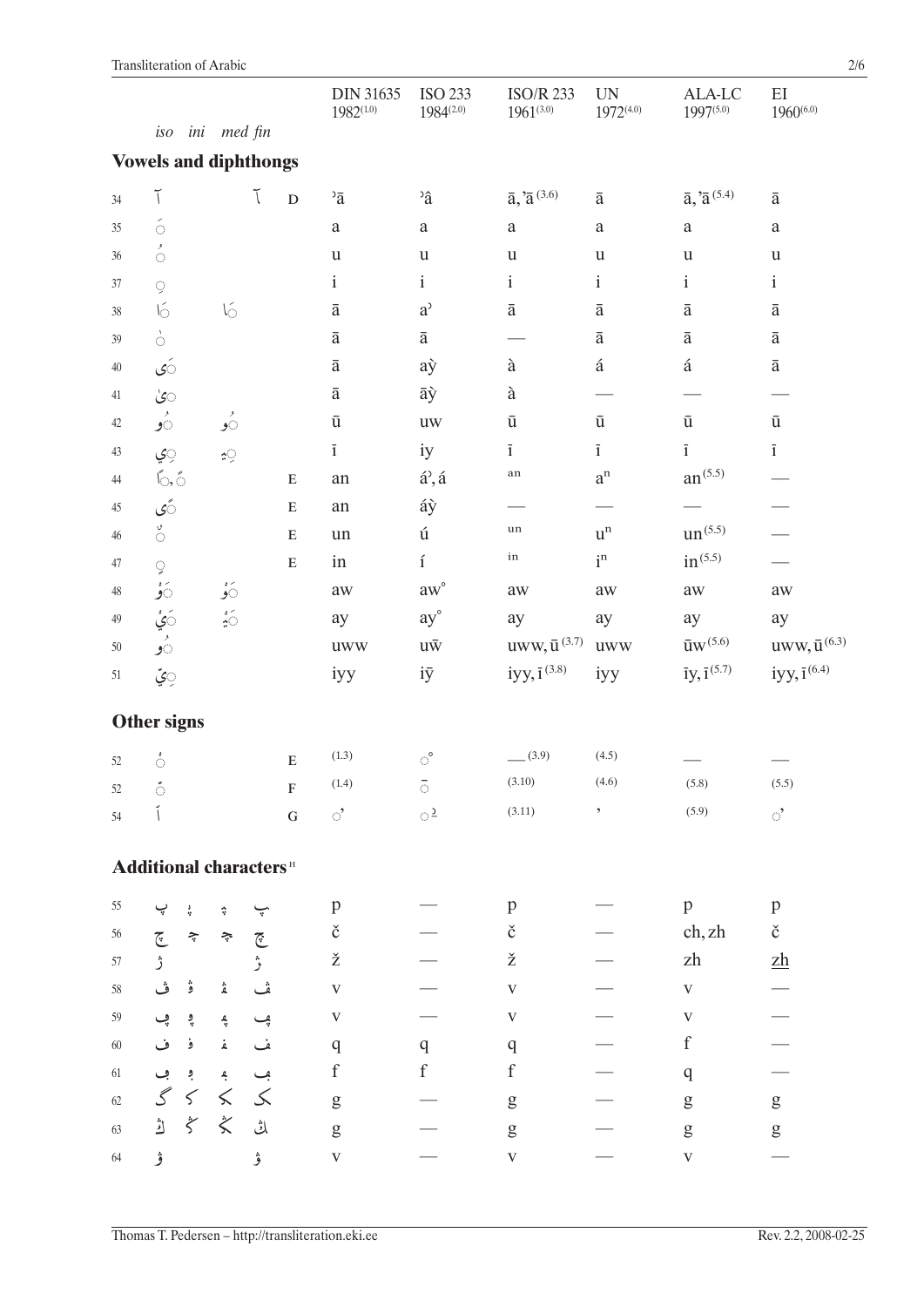### **Punctuation**

| 65                         | ۷        |                     |
|----------------------------|----------|---------------------|
| $\ddot{\phantom{1}}$<br>66 |          | ۰<br>$\overline{2}$ |
| 67                         | $\Delta$ | റ                   |

## **Numbers**

| 68     |   | $\boldsymbol{0}$ |
|--------|---|------------------|
| 69     |   | $\mathbbm{1}$    |
| 70     | ٢ | $\sqrt{2}$       |
| 71     | ٣ | 3                |
| $72\,$ | ٤ | $\overline{4}$   |
| 73     | ٥ | 5                |
| 74     |   | 6                |
| 75     | ٧ | $\overline{7}$   |
| 76     | ٨ | 8                |
| $77\,$ | ٩ | 9                |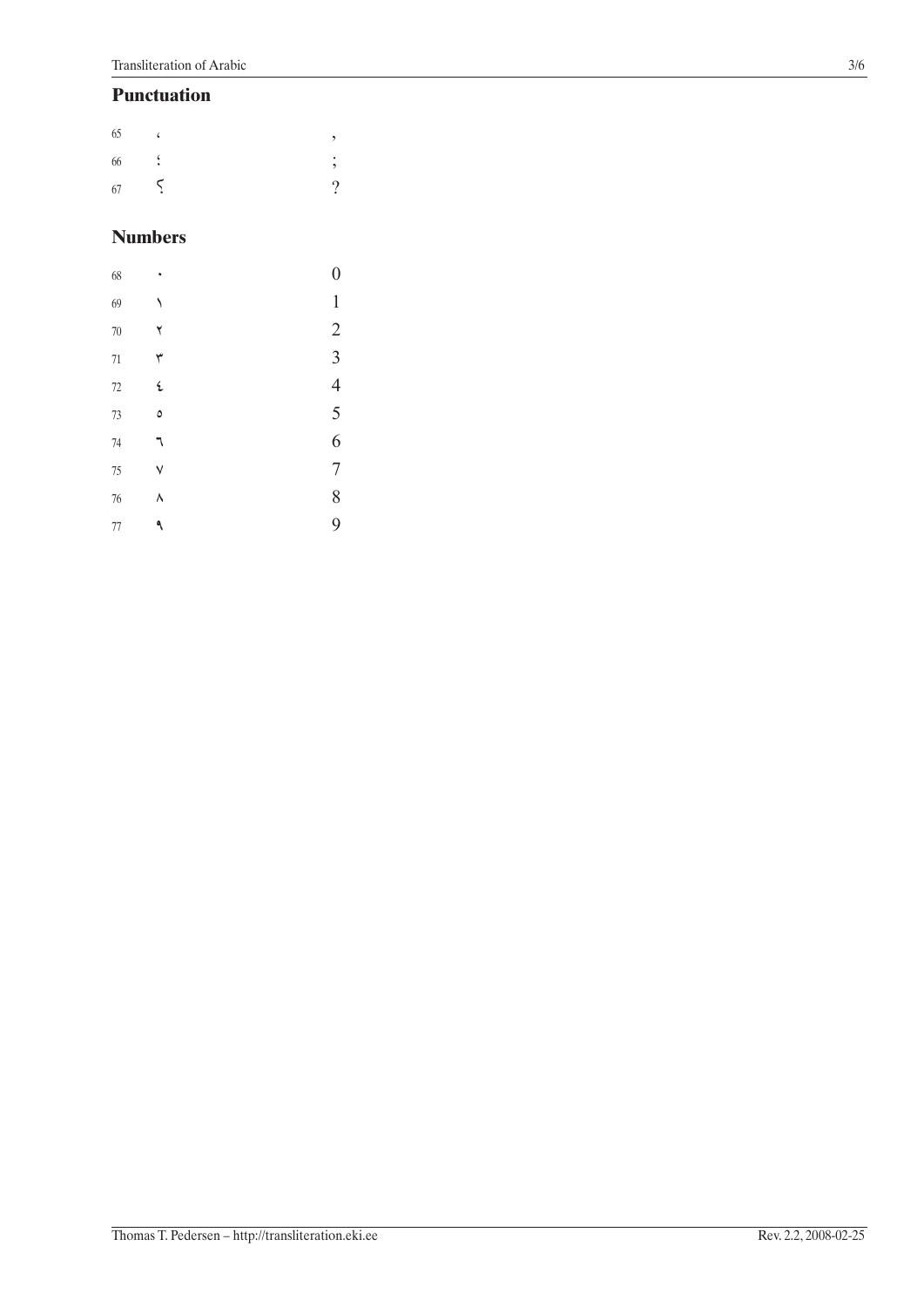#### **Notes**

- \* Character forms: iso isolated form, ini initial form, med medial form, fin final form.
- A ham<sup>o</sup>zat<sup>*(hamza<sup>h</sup>)*.</sup>
- B ta', mar $\partial$ buwtat (tā' marbūta<sup>h</sup>).
- c The definite article. Se individual notes.
- $D$  madat (madda<sup>h</sup>).
- $E$  sukuwn (sukūn).
- $F \quad \text{ša} \bar{d} \text{a} \ddot{\text{t}} \text{ (s} \text{a} \text{d} \text{d} \text{a}^{\text{h}}).$
- G ham<sup>o</sup>zať <sup>2</sup>aľ was<sup>o</sup>l (hamza<sup>t</sup> al-wasl).
- H Characters used in various Arabic-speaking countries to represent sounds not found in standard Arabic. Not all transliteration systems have a complete list of these characters.
- 1.0 DIN (Deutsches Institut für Normung) 31635: Umschrift des arabischen Alphabets as referenced in Klaus Lagally: ArabTeX – a System for Typesetting Arabic.

General notes:

*i.* Hyphen is used to separate grammatically differing elements within single units of Arabic script, notably the noun from the article and/or from the particles wa-, fa-, ta-, bi-, li-, ka-, la-, saand  $a$ -.

- 1.1 As t in the construct state.
- .(ن
- 1.3 Sukūn is not transliterated.
- 1.4 The consonant is written twice.
- 2.0 International Standards Organisation. (http://www.iso.ch).

General notes:

*i.* If the Arabic text supplies vowels, it will be entirely transliterated; if the Arabic text does not supply vowels, only those characters appearing in the text will be transliterated.

- 2.1 With bearer (أَيْنَ فَالَ): ', without bearer: .. E.g. وَوُسْ, E.g. النَّ وَالَ) ruw'usú (ruw'us); Sa,ala.
- 2.2 The definite article is always joined to the next word without a hyphen, e.g. 'alsam'su.
- 3.0 International Standards Organization. This standard was withdrawn and replaced by ISO 233:1984. Nevertheless, this version of ISO 233 can still be found in various publications.

General notes:

i. The standard distinguishes between transliteration with and without *i'rab* (case endings):

|           | With <i>i'rab</i>      | Without <i>i'rab</i> |
|-----------|------------------------|----------------------|
| بَیٹُ     | bayt <sup>u</sup>      | bayt                 |
| سية<br>ست | baytu <sup>un</sup>    | bayt                 |
| مَعنىً    | $ma'n\grave{a}^n$      | ma <sup>c</sup> nà   |
| مصرين     | misriyyīn <sup>a</sup> | misriyyīn            |

ii. Hyphen is used in transliteration to separate grammatically differing elements, especially the noun from the article and/or from the particles wa-, fa-, ta-, bi-, li-, ka-, la-, sa- and a-.

*iii.* and  $\mathcal{L}$  in transliteration without *i'rab*: always transliterated *ibn*.

- 3.1 See entry under the section "Vowels and diphthongs" and note 3.2.
- 31، تَصْوَّال ,ra'à لَنَّم ,ra'à رَأى .ara' أَرَى .and j :The base letter is not transliterated, e.g في أ su'āl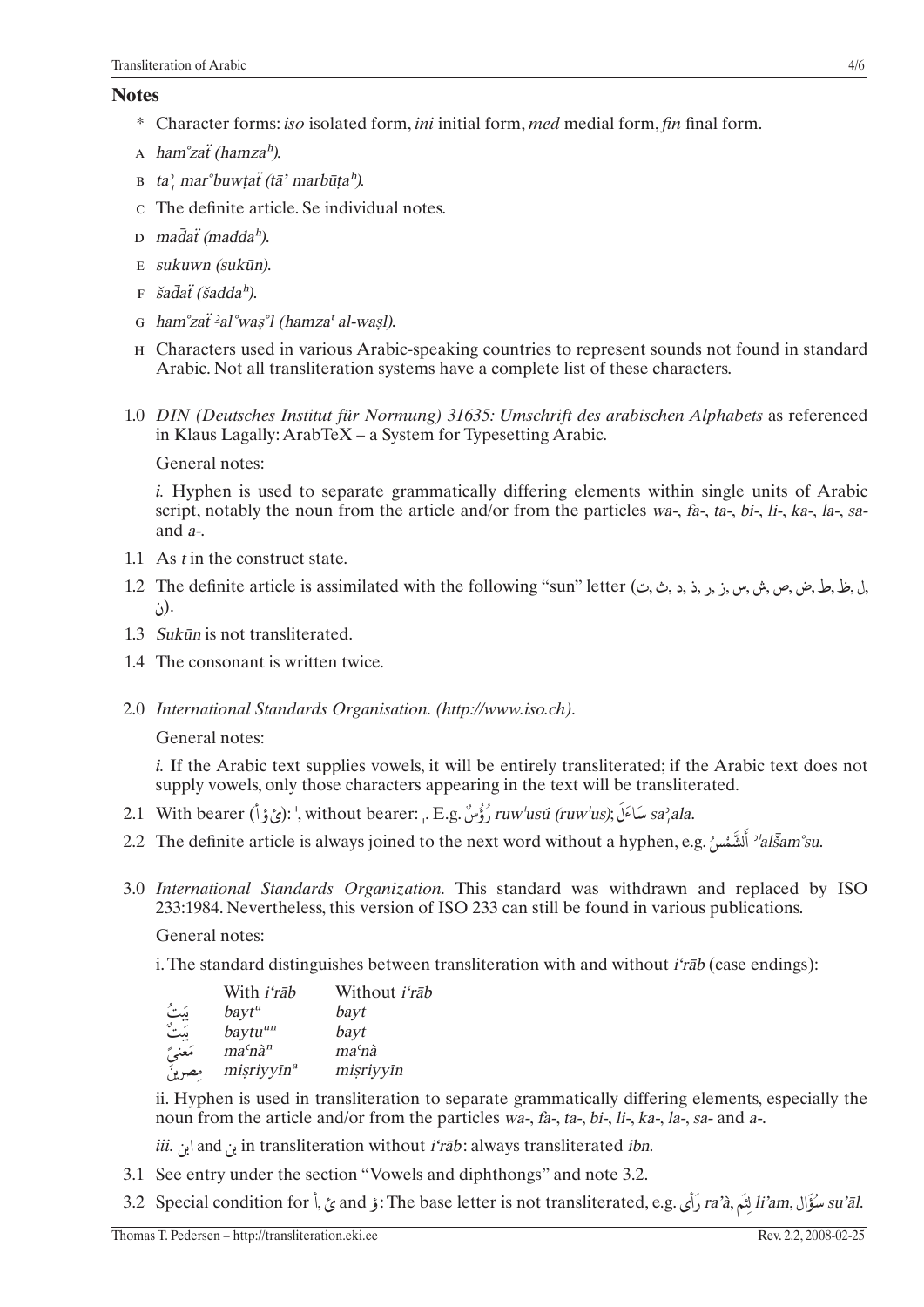- 3.3 Hamza<sup>h</sup> is not transliterated initially, elsewhere by '.
- 3.4 With *i'rāb: ', e.g.* المدينة al-madīna<sup>tu</sup>; without *i'rāb* in the absolute state: h, e.g. المدينة al-madīnah; without المدينة al-madīnah; without  $i$ ʻrāb in the construct state: ', e.g. المدينة النبي madīna' an-nabī.
- $E.g.$  الشَّمْسِ $a$ ة-šams".
- 3.6  $\bar{a}$  is used initially,  $\bar{a}$  elsewhere.
- 3.7  $\bar{u}$  used in final position.
- 3.8 *i* used in final position.
- 3.9 Sukūn is ignored in transliteration.
- 3.10  $\check{S}a dda^h$  is rendered by doubling the consonant.
- 3.11 Hamza' al-wasl (alif wasla<sup>h</sup>): With *i'rab* transliterated by its original vowel with a breve, indicating that the vowel is not pronounced, e.g. بِأَهْتِمامِ bi-ĭhtimām', يُنْتُ أَلْمِلْكِ أَسْتَ أَبْلِلْكِ بِمَاءَ bi-ĭhtimām', يَنْتُ أَلْمَلْكِ بِمَاءَ bayt" ăl-malik'; without i'rāb after a vowel as with *i'rāb*, e.g. الملك, bi-*ĭhtimām*; without *i'rāb* after a consonant without the breve, e.g. .bayt al-malik يىت
- 4.0 United Nations Group of Experts on Geographical Names (UNGEGN). (http://www.eki.ee/wgrs).
- 4.1 Not romanized in itself. Se "Vowels and diphthongs" section for other uses.
- 4.2 Not romanized in initial position. E.g.: مُثْلَ akhadha, بُثْلَ su'āl, رَئِيس ,a'īs بَشْتِلَ ,a'is مُثْلَ binā'āt, قُوْعُ ,qara'a قَوْاً ,qara'a
- 4.3 Tā' marbūțah is romanized h, except in the construct form of feminine nouns, where it is romanized *t* instead.
- 4.4 The *l* of the definite article *al* is assimilated with the following "sun letters"  $(t, th, d, dh, r, z, s, sh, s,$  $d, t, z, l, n$ . E.g.: الشارقة ash-Shāriqah.
- 4.5 Marks absence of the vowel and is not romanized.
- 4.6 Marks doubling of the consonant.
- 5.0 American Library Association/Library of Congress.

#### General notes:

*i.* Hyphen is used to connect the definite article al with the following word; between an inseparable prefix and the following word; between bin and the following word in personal names when they are written in Arabic as a single word.

ii. Prime (') is used to resolve disambiguity, e.g. ادهم Ad'ham, ادهم akramat'hā; to mark the use of a letter in its final form when it occurs in the middle of a word, e.g. تلميخزده Qal'ah'jī, شيخزده Shaykh'zādah.

*iii.* بن and ابن are both romanized *ibn*, except in modern names, typically North African, in which is romanized bin.

- مسألة , e.g. Hamzah in initial position is not romanized; when medial or final it is romanized , e.g. mas'alah, خطئ khaṭi'a.
- 5.2 Tā' marbūțah: In a word in the construct state: t, e.g. وزارة التربية Wizārat al-Tarbīyah; in an indefinite noun or adjective or proceeded by the definite article: h, e.g. صلاة البهية ṣalāh, الرسالة البهية al-Risālah al bahīyah.
- 5.3 The definite article is always romanized al-, whether is it followed by a "sun letter" or not. An exception is the preposition J followed by the article: lil-, e.g. الشريبي lil-Shirbīnī.
- 5.4 Initial l is romanized  $\bar{a}$ ; medial l is romanized  $\bar{a}$  when it represents the phonetic combination, e.g. khulafā'. خلفآء ta'ālīf, otherwise Ī is not romanized different from ۱, e.g. فلماته ta'ālīf, otherwise
- 5.5 Tanwin is not normally romanized. For exceptions see ALA-LC Romanization Tables.